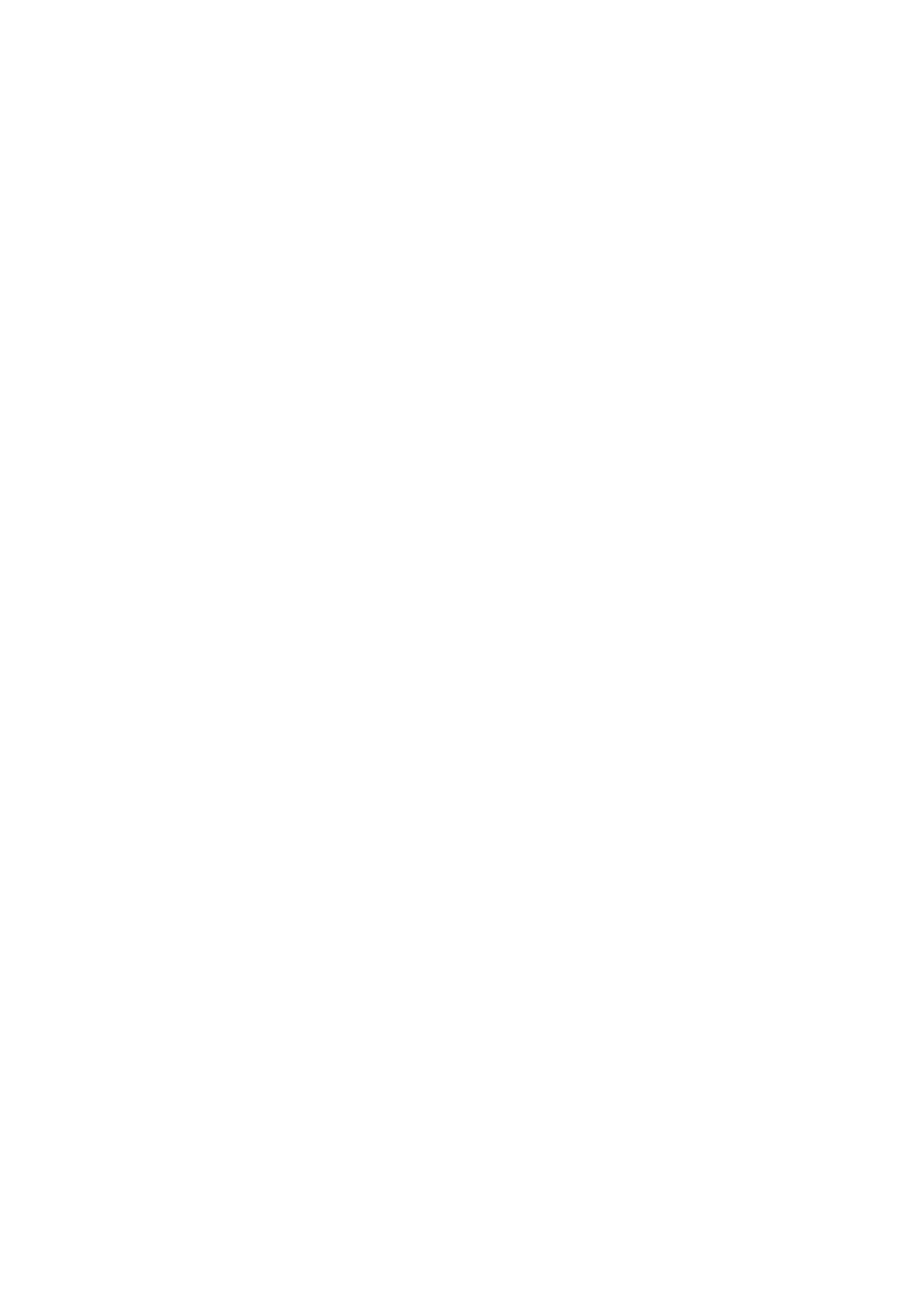## **Opening Ceremony**

*Wednesday 24 August 2016*

*[The Presiding Officer opened the Summit at 17:40]*

## <span id="page-2-0"></span>**Welcome to the Scottish Parliament**

<span id="page-2-1"></span>**The Presiding Officer (Ken Macintosh):** Good afternoon, distinguished guests and ministers.

Before we start, I would just like to reflect on the terrible news today about the earthquake that has struck and caused devastation in central Italy. The Hon Professor Antimo Cesaro, Italy's Under-Secretary of State in the Ministry of Cultural Heritage, Antiquities and Tourism, is representing his country here at the Summit, as is Carlo Perrotta, the Italian Consul General here in Edinburgh. I know that in the spirit of this Summit, which brings us all together, all of us here today will want to say that our sympathies and thoughts are with you and the people of Italy who have been affected by this tragedy.

Ladies and gentlemen, my name is Ken Macintosh MSP. As Presiding Officer, it is my pleasure and I am delighted and honoured to welcome you to the Scottish Parliament and to the 2016 Edinburgh International Culture Summit.

I hope that you enjoy and take inspiration from your surroundings this week. This beautiful building was designed by Spanish architect Enric Miralles, drawing on the Scottish landscape, the flower paintings of Charles Rennie Mackintosh and the upturned fishing boats that are still to be seen along our vast and occasionally spectacular coastline.

The Parliament building itself has become a cultural icon here in Scotland. As he developed the design, Miralles said that it was a

#### "building grow ing out of the land."

His architecture and the Parliament itself in turn provoked our national poet, the then Scots makar Edwin Morgan, to write the poem "Open the Doors", which took the same theme and extended it, by linking it to the people of the land and how our doors must be open to those people.

I therefore hope that you agree that this is a fitting venue for you and for all our guests from around the world to gather in to explore the unique role that arts and culture play, as a form of exchange to build trust between people, cultures and nations.

Thomas Carlyle, a Scottish philosopher from the Enlightenment era, said:

"Culture is the process by w hich a person becomes all that they w ere created capable of being."

You do not need me to tell you that culture has the potential to be a force for positive change and to make a huge economic impact; all you have to do is walk down this city's Royal Mile right now to witness the positive impact of Edinburgh's festivals.

Culture is essential to our sense of wellbeing and self-worth. It is often what defines us as nations and as individuals within those nations. It is at the very core of who we are and what we do. Mahatma Ghandi famously said:

"A nation's culture resides in the hearts and in the soul of its people."

Here in the Scottish Parliament, we try to play our part in promoting and supporting culture. At the moment, we have a fantastic photographic exhibition by Scotland's own Harry Benson CBE. The exhibition includes photographs of every US President from Eisenhower to Obama—and, I may add, pictures of Hillary Clinton and Donald Trump. It also includes extensive images of the civil rights movement in America and 1960s and 1970s public protests for women's rights and both for and against the war in Vietnam.

When you came into the building, you might have glimpsed, just outside the entrance, the Kelpies maquettes. These are steel sculptures of horses' heads, handcrafted by renowned Scottish sculptor Andy Scott. They were made as models for the world's largest equine sculptures, the Kelpies, a 300-tonne public artwork located in the Helix park, in the Falkirk area of Scotland. The Kelpies are monuments to the significance of Clydesdale horses to that area and the lost industries that once thrived there.

We are conscious of the positive role that the Scottish Parliament can play; I am also conscious of the interaction between politics and culture. Governments often do what they can to support the arts but, however beneficial and vital we believe music, sculpture and literature to be, it is difficult to compete for resources with other vital public services.

However positive culture can be as a force for good, for our sense of identity and for mutual understanding, it can also be divisive. It can be a symbol of national oppression, or—as we are seeing in the current trial over the cultural damage wrought on Timbuktu—a target for opponents.

The overarching theme of this year's summit is "Culture—Building Resilient Communities", so we very much want to focus on the positive, reflecting the Summit's belief in the capacity of the arts and culture to foster common bonds between nations, states and cities. To achieve this, over the next few days we will focus on three interlinked policy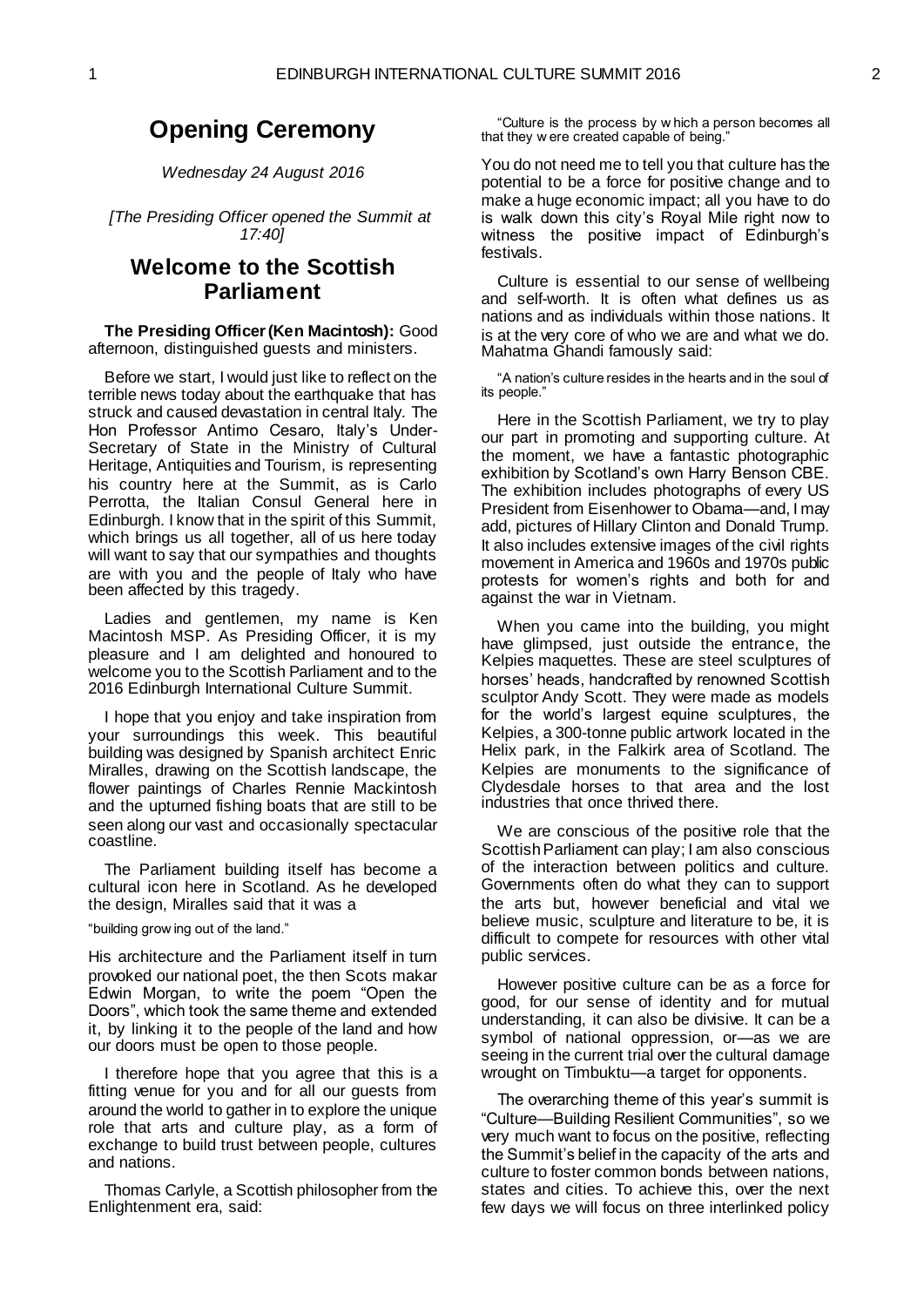strands: culture and heritage; culture and economics; and culture and participation.

In between, I hope that you will make the most of the celebration of the arts that is Edinburgh in August, and take advantage of new opportunities for cultural exchanges, collaborations and friendships.

Once again, welcome to the Scottish Parliament. I do hope that you have a very productive and, more importantly, a very enjoyable time here. Thank you. [*Applause*.]

### <span id="page-3-0"></span>**Welcome to the 2016 Edinburgh International Culture Summit**

**The Presiding Officer:** I invite the Cabinet Secretary for Culture, Tourism and External Affairs, Fiona Hyslop MSP, to welcome participants and guests to Summit 2016 on behalf of the Scottish Government.

#### 17:47

<span id="page-3-1"></span>**Fiona Hyslop (Cabinet Secretary for Culture, Tourism and External Affairs, Scottish Government):** Thank you, Presiding Officer.

Ladies and gentlemen, ministers and ambassadors, the last time I was in this chamber was in July, when the Queen formally opened the fifth session of the Scottish Parliament. That opening ceremony was in some ways more a cultural celebration than a political occasion. We had some wonderful performances by the National Youth Choir of Scotland, our Royal Scottish National Orchestra ensemble and the Scottish Youth Theatre. For me, one of the highlights was the reading of a new poem by Jackie Kay, Scotland's makar—our national poet—which she will perform at the opening dinner later this evening.

I think that the importance that the Scottish Parliament and Scottish Government attach to culture, which was so obvious from that opening ceremony in July, says something important about modern Scotland. We are a nation that cherishes culture. If you get a chance to read the quotations that are carved into the Canongate wall of this Parliament building, on the Royal Mile, you will see that poetry is literally built into the bricks of the national Parliament.

We are proud of the great writers and artists of our past, and we are proud of the vibrancy, diversity and excellence of our contemporary arts scene. You will all get a chance to experience that vibrancy, diversity and excellence in the days ahead. In August, Edinburgh hosts the largest celebration of the arts anywhere on the planet. In the Fringe and International Festival alone, there are more than 50,000 performances of more than 3,000 shows from 48 countries. Throughout the year, audience figures for all 12 of Edinburgh's festivals total more than 4.5 million—the equivalent of a World Cup, but we get that every single year.

The festivals are wonderful in their own right. In Edinburgh right now you can sense the energy and excitement on virtually every street corner. The festivals also speak deeply to Scotland's enduring sense of internationalism. They showcase the best of Scotland to the world and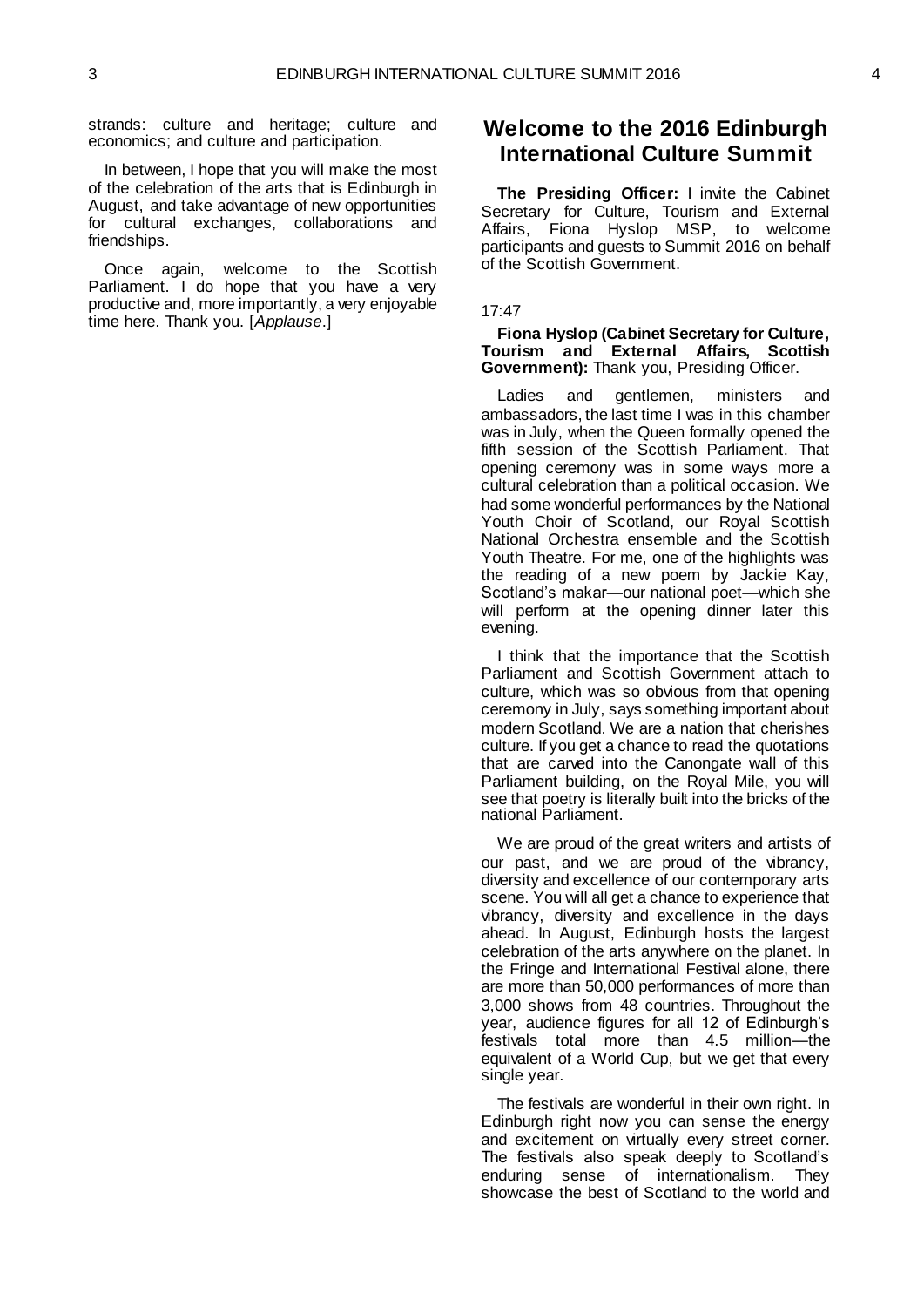they enable us to experience the best of international culture.

That sense of internationalism is valuable at all times. It has been part of the purpose of the Edinburgh International Festival ever since it was established in 1947, in the wake of world war two, and of course it feels hugely important now, when the United Kingdom—despite Scotland's vote to remain—is set to leave the European Union.

We are more determined than ever to show that we remain a welcoming and inclusive society. Therefore, the festivals are not just a fantastic celebration of art in all its forms; they also demonstrate, celebrate and strengthen a sense of internationalism that we hold dear. That internationalism is why, on behalf of the Scottish Government, I helped establish—with our key partners—the Edinburgh International Culture Summit in 2012, and it is why we have held further summits in 2014 and now in 2016.

I am very grateful to you, Presiding Officer, and your parliamentary colleagues for their help in organising the event. I also want to thank the Scottish Government's other partners. In a moment, you will hear from Matt Hancock, the UK Government's Minister of State for Digital and Culture. The British Council and the Edinburgh International Festival have also been very important partners right from the start, and I want to thank all of them for their efforts in bringing all of you, and the world you bring with you, here. Most of all, though, I want to give my thanks to all of you for coming to Edinburgh and to Scotland.

I referred earlier to the Jackie Kay poem, "Threshold", which she will perform later this evening. It ends with these lines, which are repeated in a number of different languages:

"It takes more than one language to tell a story ... Welcome ...

One language is never enough".

The 41 delegations here today bring to the summit a multitude of languages, stories and experiences. My hope is that, by sharing just some of them, we can learn a huge amount from one another and can generate ideas, gain insights and make connections, and that, by doing that, we can help one another in our shared mission to celebrate the arts, to promote international understanding and to ensure that culture enriches and acts as a bridge between the lives of all peoples.

So, welcome. I am sure that you will enjoy the summit, which I hope is productive. Above all, I hope that you have a wonderful time while you are here in Scotland. Enjoy one another's company, enjoy our capital city and enjoy what, together, we can all bring to the world. [*Applause*.]

**The Presiding Officer:** Thank you, cabinet secretary. To welcome guests and participants on

behalf of the UK Government, I now call the Rt Hon Matt Hancock MP, Minister of State for Digital and Culture at the Department for Culture, Media and Sport.

#### 17:52

<span id="page-4-0"></span>**Rt Hon Matt Hancock (Minister of State for Digital and Culture, UK Government):** Thank you very much. From the heart of Edinburgh, on behalf of the UK Government, I welcome all participants to the Edinburgh International Culture Summit.

I thank Fiona Hyslop for the work that she has done over the past few years in establishing the Summit. I also thank Sir Ciarán Devane and the British Council for their work, and Sir Jonathan Mills, who has worked so hard to make these Summits a success.

We come here in a wonderful month for the city of Edinburgh. Anybody who comes to Edinburgh can see that it is an exciting city, a proudly Scottish city, a British city and—perhaps most of all—a global city whose 12 festivals demonstrate to the world the creative impetus that exists here and in this country. For centuries, Edinburgh has sent out around the world a multitude of people at the cutting edge of culture, innovation and exploration—people such as Thomas Carlyle and Alexander Graham Bell.

That is important for two reasons, the first of which is the economic one. The creative industries in the UK are responsible for more than 4 million jobs and more than £200 billion of value, and they are one of the most rapidly growing parts of our economy. They employ people of all ages, and at this Summit it is relevant to welcome the younger participants, who are playing such a central role.

However, that economic value is not all—in fact, it is perhaps not as important as the social and the human value. Britain is an outward and optimistic country that is engaged with and open to the world. It is in that spirit that we welcome you all here. The task now is to make sure that we use the arts and culture to demonstrate the social glue that binds us together and, domestically, to spread culture and access to culture to all parts of the country, not just to the heights of London and Edinburgh, and to all people, not just to the affluent, thereby building the strength of communities and building that social glue.

We are talking not just about culture within one country, because culture transcends borders. Globally, Britain's culture has shaped its role in the world and its identity. Culture is about binding humanity in mutual understanding and appreciation, and celebrating that which brings us together rather than concentrating on that which divides us. Let that be the spirit of this summit, and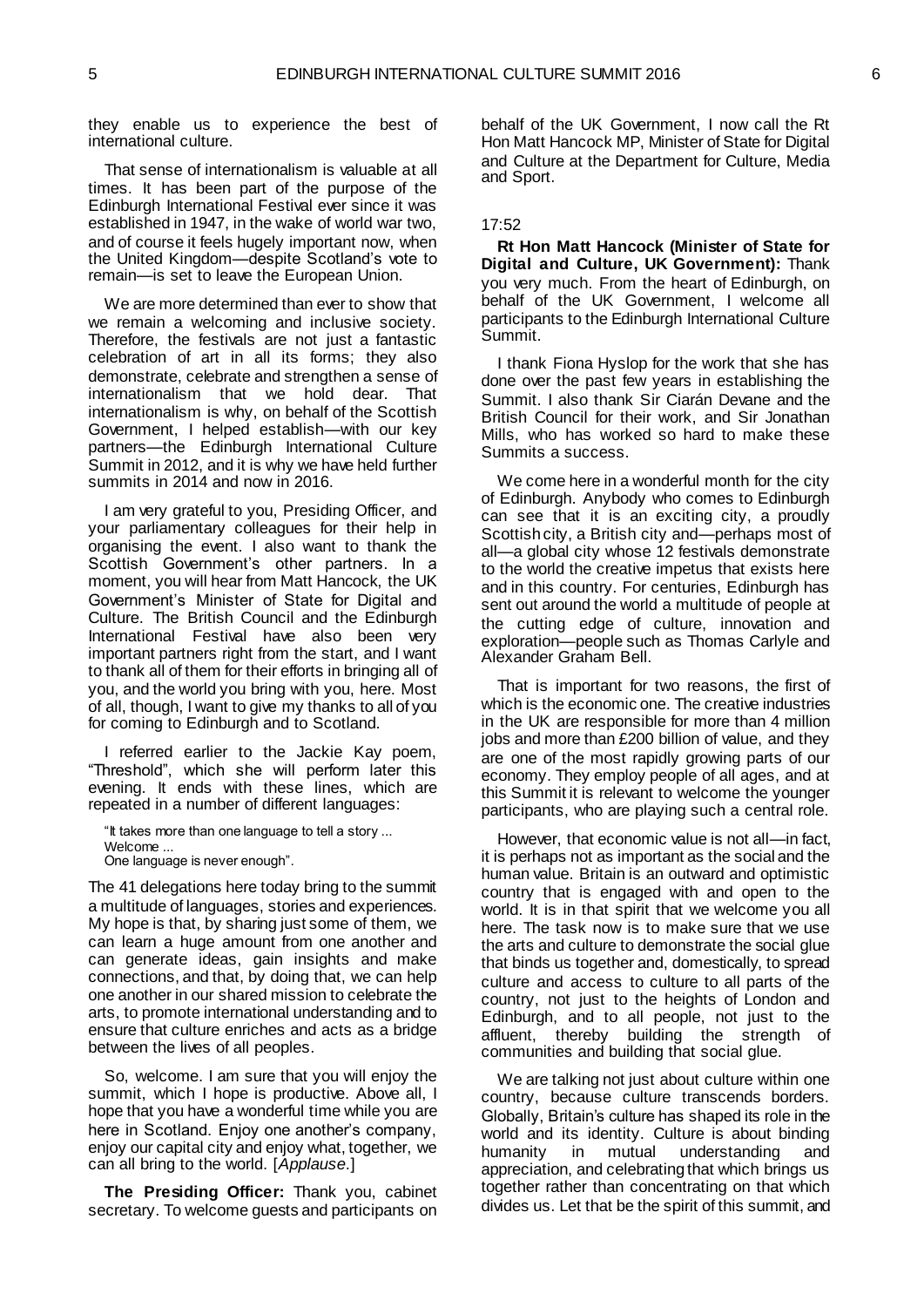let us work to promote that spirit here in Edinburgh and the world over. [*Applause*.]

**The Presiding Officer:** Thank you, Mr Hancock.

### **Special Address: Youssou N'Dour**

#### <span id="page-5-0"></span>17:56

**The Presiding Officer (Ken Macintosh):** I would like to update the Summit on a slight change to the programme. I have the real pleasure of inviting Youssou N'Dour to address the Summit. Youssou N'Dour is the former Minister of Culture in Senegal as well as a world-renowned musician. He has collaborated with artists as diverse as Branford Marsalis, Tracy Chapman, Ryuichi Sakamoto, Lou Reed, Peter Gabriel, Sting and Bruce Springsteen. In order to facilitate the passing on of Youssou N'Dour's vast experience and knowledge, he will address you in French and the format of his address will be an interview.

I am delighted to welcome Emmanuel Cocher, Consul General for France, who will ask Youssou N'Dour questions in French. Their conversation will be translated simultaneously, so I suggest that those who require to listen to the translation put their headsets on now.

<span id="page-5-1"></span>**Emmanuel Cocher (Consul General of France in Edinburgh):** I welcome to Edinburgh Youssou N'Dour, who at the same time as being one of the most famous and widely acclaimed international musicians is a senior politician who still holds senior positions in his country, Senegal. We will conduct this conversation in French.

*Emmanuel Cocher continued in French and the following is a simultaneous interpretation.*

Before this Cultural Summit, what is your message on culture and its relationship with politics from your perspective, as a politician in your own right? You are probably the only person who has held high office in both politics and culture. Perhaps even above and beyond your own artistic exercises, you have played an important role in culture and you are now in politics in your own country.

<span id="page-5-2"></span>**Youssou N'Dour (Musician and Former Minister of Culture, Senegal):** *(simultaneous interpretation)* Thank you very much for facilitating this meeting. It is a great honour to share my experience with everyone who is here. It is incredibly fortunate that we are having this conversation about culture, because it presents advantages for our own lives and for the cultural economy.

I would describe the economy and culture as train rails—without the rails, the train does not work. Of course we need cultural content; we also need to be economically supported. For the train to work, we need both rails. The first rail is the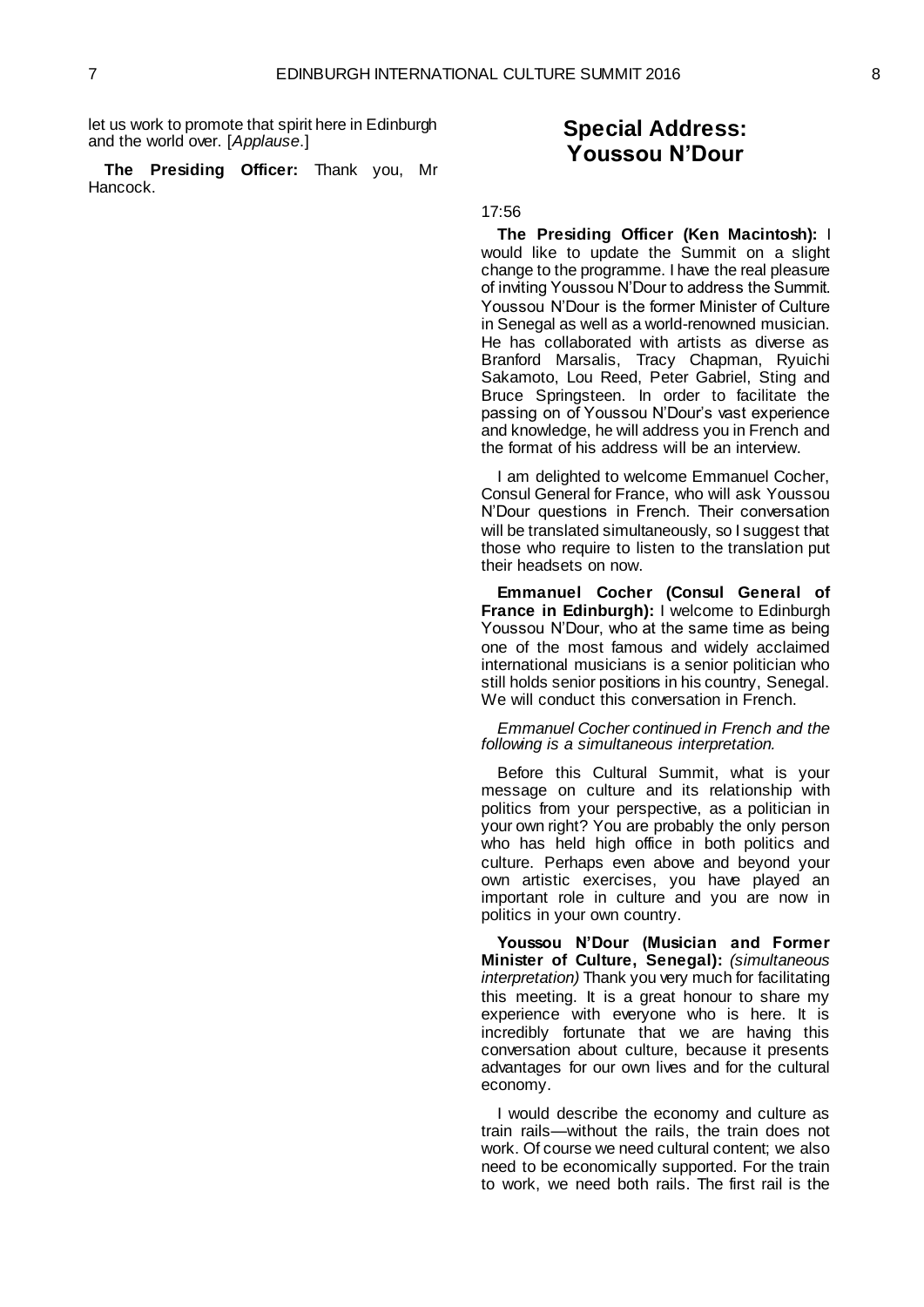cultural content and the other rail is the economics of culture.

**Emmanuel Cocher:** *(simultaneous interpretation)* That brings us to the need to get involved in culture and to have a commitment to promoting culture. How does culture contribute to development when we have those two rails?

**Youssou N'Dour:** *(simultaneous interpretation)* We can see culture as an advantage. It enriches in its own right; it is not an obstacle. Many continents and countries are beginning to close in on themselves, but we need to understand that the world is enriched when we get involved in culture.

We need to thank all the entrepreneurs and philanthropists who have supported culture and contributed to the cultures that we have today. Having the economic means to get involved in culture is important. We need to look after and support culture. We cannot really get away from the economic importance of supporting culture.

**Emmanuel Cocher:** *(simultaneous interpretation)* You are from Senegal, which has a cultural industry that is having a major effect on the country. We can really talk about that industrial impact. How did that happen?

**Youssou N'Dour:** *(simultaneous interpretation)*  As the minister for culture, I found that a lot of things were missing in the country, which had an impact on the major cultural actors. If the cultural creators are in extreme poverty, they cannot create. If they cannot create any more, that is a catastrophe. Maybe that is not obvious and people cannot see it, but we can feel it. We need to work for reforms that allow cultural actors to live their lives stably, so that we can contribute to their creations.

**Emmanuel Cocher:** *(simultaneous interpretation)* We have seen an economic impact that goes beyond borders. The great promoters of African music are known around the world. What is at the root of your success as an exporter and as an ambassador?

**Youssou N'Dour:** *(simultaneous interpretation)*  It is all about driving the roots deep. That brings together who I am, what I have and what I do and it opens me up to others. We understand that, in what we call the explosion of the music world, people must see that everything that I do comes from me.

**Emmanuel Cocher:** *(simultaneous interpretation)* The internationalisation has been rooted in specific countries. What has made that difficult?

**Youssou N'Dour:** *(simultaneous interpretation)*  We think that, when we open up, we will lose something, but actually we gain and come closer.

**Emmanuel Cocher:** *(simultaneous interpretation)* What impact does talented people moving around have on today's cultural economics? How do you convince people to stay connected to the country that they came from when there are many opportunities abroad and talented people can travel?

**Youssou N'Dour:** *(simultaneous interpretation)*  I spoke about co-operation with France, which gives cultural actors the opportunity to travel. I can talk about the difficulty of travelling as an artist. To come here to Britain, people need to present their passport and wait three weeks for a visa, which they do not know whether they will get. That is just to come here to talk about culture. The position is the same for other countries. Measures have been brought in for security, but that does cultural actors no good.

**Emmanuel Cocher:** *(simultaneous interpretation)* You talk about cultural actors being able to travel, but what about capital being able to travel beyond borders?

**Youssou N'Dour:** *(simultaneous interpretation)* Investment needs to grow, and that is where Parliaments and decision making come into play. If we lose the meaning of our existence, we lose everything—even what we are now and what we want to be—so we end up having to ask the United Nations. Forums such as the one that we have here in Edinburgh are very rare in allowing us to talk to all the people who are involved in decision making.

**Emmanuel Cocher:** *(simultaneous interpretation)* You have talked about the difficult choices that have to be made in politics and economics. What do you think are the best arguments for convincing people to invest in culture when people have differing priorities and Governments have different pressures on them?

**Youssou N'Dour:** *(simultaneous interpretation)* They need to see it as an investment. When we talk about balancing budgets, we need to see cultural actors as people who can change things. When I was the minister for culture, I was not there to convince people; I was there to invest in people. When we talk about budgets, we need to talk about getting people rooted and grounded in their own country, and we should talk about investing in cultural actors. We must look at reforms and begin to model cultural politics to show people the economic importance of culture and how culture and economics are two rails, both of which we need.

**Emmanuel Cocher:** *(simultaneous interpretation)* We are talking about education and the priorities of economics and culture. How does culture come into education?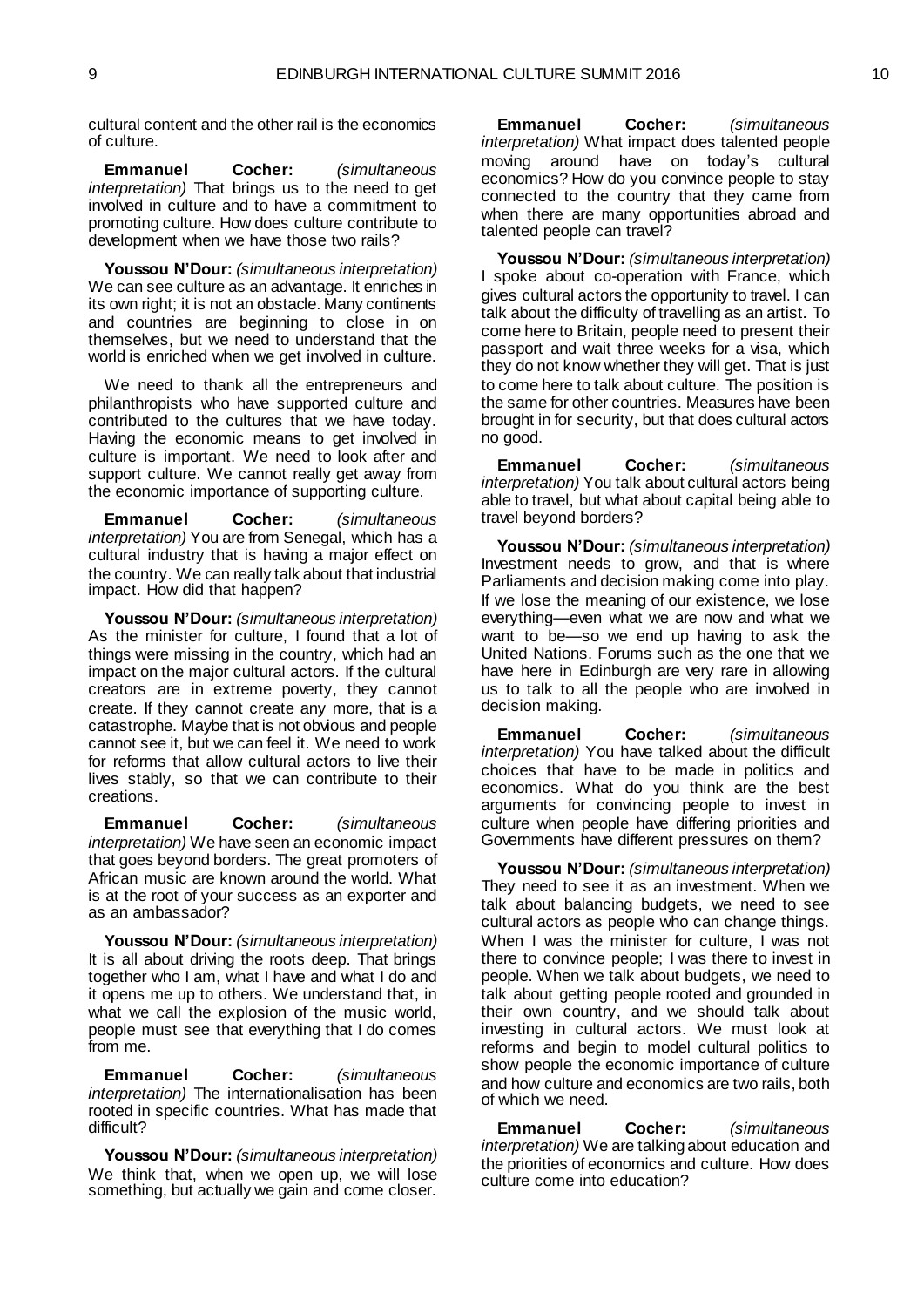**Youssou N'Dour:** *(simultaneous interpretation)* We need to see education as the basic level. If we leave culture out of education, we end up losing culture. If the working language in our countries is one that came into use only because of colonisation, and if we speak other languages in our homes, that shows us that we need to do something. Education is the basis of everything.

**Emmanuel Cocher:** *(simultaneous interpretation)* So it is a question of linguistic and cultural diversity. Are you in favour of preserving that diversity?

**Youssou N'Dour:** *(simultaneous interpretation)* That is not happening everywhere. Children who are born in Scotland or England know one language. In our country, children speak one language to their mum and, at seven years old when they go to school, they learn another language in order that they can even work. Right from the start, there is a balancing act to be done across the entire scope of society. The people who are in charge of Governments need to do something really special in education, and there are more possibilities in some areas than in others. People who are born here speak English and work in English. In Senegal, people speak Wolof at home and work in French. You can see why it is difficult.

**Emmanuel Cocher:** *(simultaneous interpretation)* In terms of the sustainable impact of culture, what are the priorities at an international level?

**Youssou N'Dour:** *(simultaneous interpretation)* Reforms are the absolute priority. At the highest level, we need to think about reform. We must get rid of debts—we saw everyone campaigning to get rid of debts in 2000, which was good—and we have tried lots of things to get there. There has also been lots of work to reduce the incidence of AIDS and other diseases. Now we need to keep arguing for and speaking about the importance of culture and education.

**Emmanuel Cocher:** *(simultaneous interpretation)* This evening, you are going to play the largest concert hall in Edinburgh. We wish you a lovely stay in Scotland. Thank you for your contribution. [*Applause*.]

**The Presiding Officer:** I thank Youssou N'Dour and Emmanuel Cocher.

## <span id="page-7-0"></span>**Final Speech from "James III: The True Mirror" ("The James Plays")**

#### 18:11

**The Presiding Officer (Ken Macintosh):** For those who are from far afield—and, perhaps, as a reminder to those from Scotland—we will now hear a flavour of Scotland's proud history and heritage. Please welcome one of our finest actresses, Beth Marshall, to read the final speech from "James III: The True Mirror", which is the third of "The James Plays" by Rona Munro. That outstanding trilogy charts Scotland's history over the reigns of James I, James II and James III, from 1406 to 1488. The plays, which were commissioned by the Edinburgh International Festival and the National Theatre of Scotland, were first performed at the Edinburgh International Festival in 2014.

*Beth Marshall read from "James III: The True Mirror" by Rona Munro.*

[*Applause*.]

**The Presiding Officer:** Thank you, Beth. That was wonderful—even the unparliamentary language.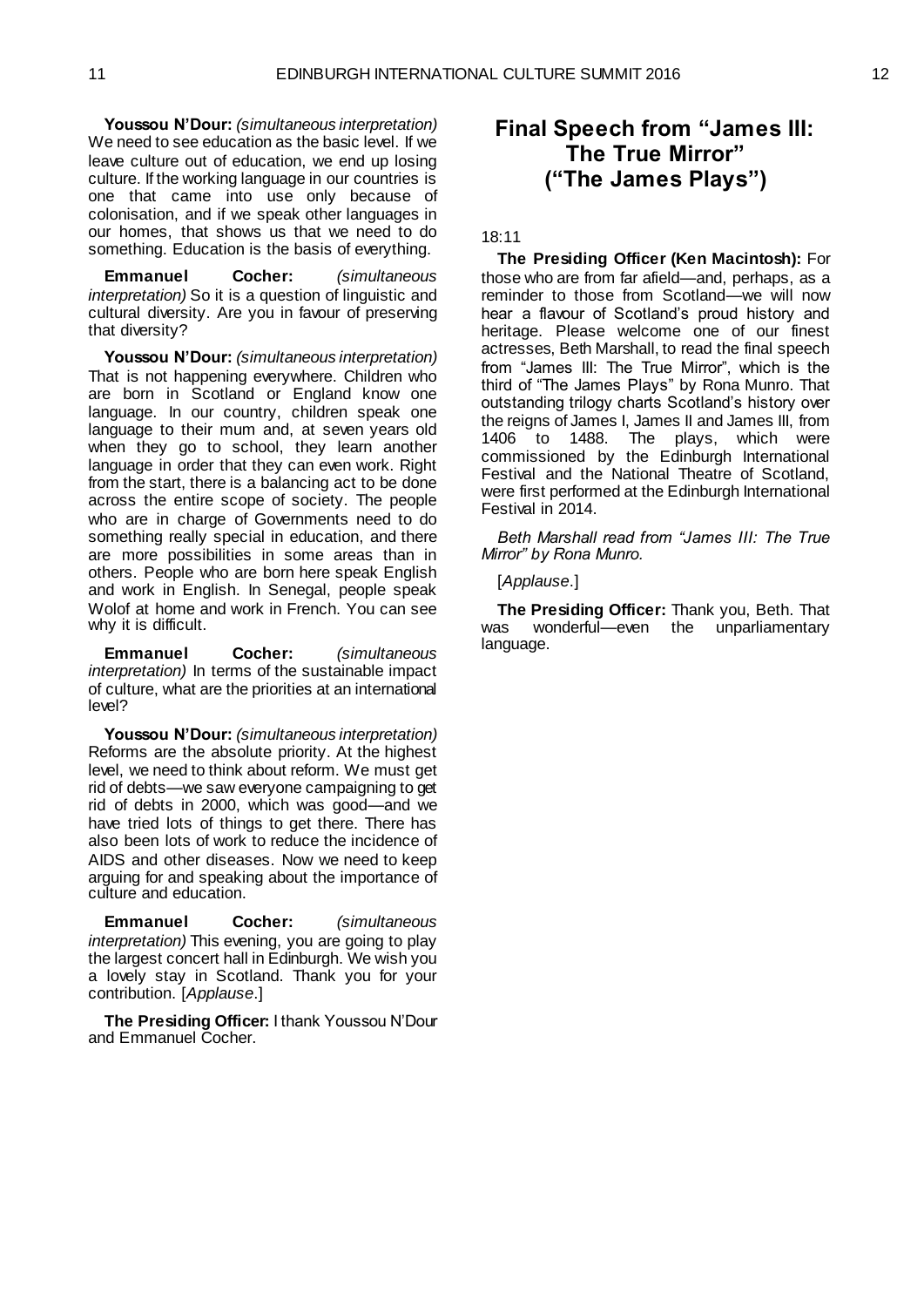## <span id="page-8-0"></span>**Introduction to Summit 2016 Programme**

**The Presiding Officer (Ken Macintosh):** I now invite Sir Jonathan Mills to introduce the 2016 Summit programme. He has been the director of various festivals in Australia and, more recently, here in Edinburgh. In addition to his role as a visiting professor at the University of Edinburgh, he is currently the programme director for the Summit.

#### 18:18

<span id="page-8-1"></span>**Sir Jonathan Mills (Programme Director, Edinburgh International Culture Summit):** Your excellencies, ladies and gentlemen—I add my warm welcome to those of the Presiding Officer of this Parliament, the Cabinet Secretary for Culture, Tourism and External Affairs and the UK's Minister of State for Digital and Culture.

The theme of the Summit this year—"Culture: Building Resilient Communities"—reflects a strong belief in the vital role that culture plays in the life of any successful community. I believe that culture is a prism through which to perceive the equilibrium of any society. The stories that we choose to tell about ourselves reflect our ambitions and values, and have an inestimable impact on the cohesiveness and liveliness of the world that we seek to create.

I make that claim while acknowledging that how one defines success is often a matter of cultural, environmental and linguistic differences. Human societies are, by their very nature and origins, extremely complicated and often contradictory entities. They are, quite simply, as paradoxical as each and every one of us who is here today—hard to fathom and almost impossible to define.

When the then President of Timor-Leste, Xanana Gusmão, addressed the Summit in 2012, he declared that having returned from years of exile and having just been elected the first President of East Timor, in contemplating a future for his young nation it was not viable or desirable to build a country sector by sector and in a piecemeal way, a bit at a time, by focusing on transport before education and on health before habitation. He saw that his role was to do something much more fundamental: to build a community where none existed. After years of war and conflict, there was an imperative to foster a sense of purpose and personal commitment within society, to encourage people to have a sense of pride in their community and to nurture a spirit of good will and optimism, while at the same time building roads, schools, hospitals and houses. Without confidence and hope, nothing could change and nothing was likely to endure.

As a poet, Xanana perceived that an essential and rather direct route to achieving that confidence and optimism might be found in the traces of one's art, painting and sculpture, the pulses of dance and music, the spectacle of opera, the fantasy of poetry and the conflicts of drama—and, indeed, within the rituals of one's spiritual beliefs. In his groundbreaking study "Making Democracy Work: Civic Traditions in Modern Italy", the eminent political scientist Robert Putnam put it another way. He said:

"civil society creates w ealth, w ealth does not create a civil society".

The Edinburgh International Culture Summit is hosted by a city in which for almost 70 years cultural relationships of the most diverse and intense kind have been initiated and nurtured. The decision to hold the Summit in August, during the Edinburgh International Festival, extends to you all the opportunity to engage directly with one of the most diverse and vibrant cultural celebrations in the world. As much as it is a Scottish initiative, it offers a genuinely international perspective, so I encourage you to embrace it as your festival—not just ours. Your presence is, indeed, an encouragement to the almost 25,000 artists from more than 70 nations who gather in the city every year to participate in the festivals.

The Summit invites you to contribute to a wideranging conversation across three interlinked topics. It invites you to consider the urgent social and political priorities of protecting and preserving environments of outstanding cultural and heritage importance for all humanity and throughout the entire world. It invites you to compare some of the economic opportunities and challenges facing a range of governments in a variety of financial circumstances and political contexts. It also invites you to recognise the best ways to ensure the greatest possible participation in cultural activities by all manner of citizens—young and old, directly and in person, or via digital platforms.

Surely, the very idea of participation touches the core of the rights and responsibilities of individuals and communities throughout the world. It is the right to be engaged, it is the opportunity to connect and it is the pleasure of participation. In devising a programme for the Summit, I was keen to cultivate a balance of voices representing multiple perspectives rather than a singular attitude, recommending that no continent or particular perspective should dominate the proceedings. I am delighted that 41 nations from very diverse parts of the world are represented here in this chamber.

In visiting Scotland, you are coming to a place where there is a strong emphasis on finding practical solutions to the many challenges that you face in your professional positions. We believe